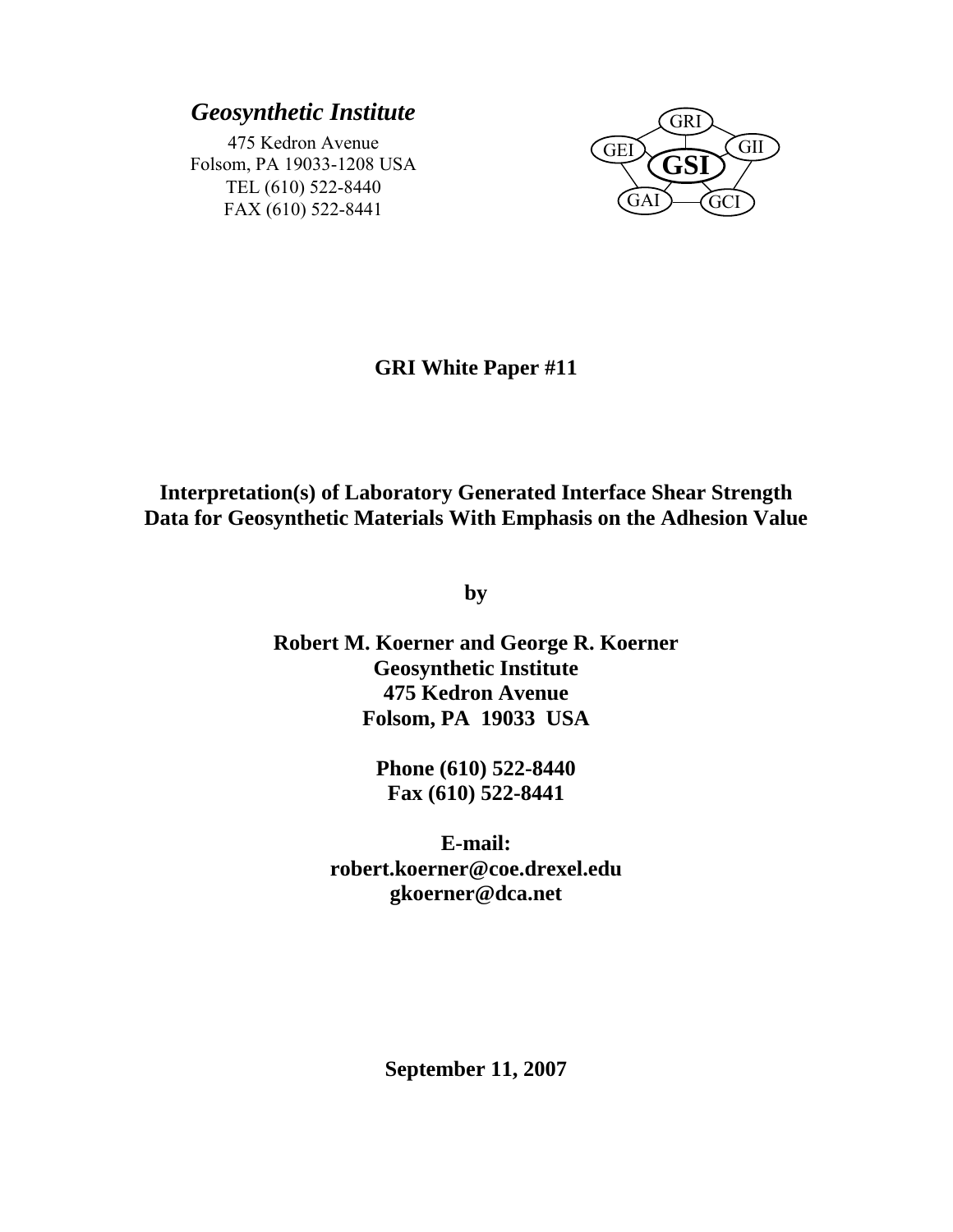#### **Interpretation(s) of Laboratory Generated Interface Shear Strength Data for Geosynthetic Materials With Emphasis on the Adhesion Value**

The beginning point of this W hite Paper is based on the assumption that a designer has a credible set of laboratory generated shear st ress versus shear displacem ent curves on the desired g eosynthetic-to-geosynthetic or ge osynthetic-to-soil interface tested per ISO 12957 or ASTM D5321, or ASTM D6243 if geosynthetic clay liners are involved. In this regard we are considering having such data as shown in Figure 1. It is clearly seen t hat many behavioral trends are possible.



Figure 1 – Various stress versus displacement curves for different geosynthetic materials. (Data compliments of TRI, Golder, Precision and SGI Laboratories)

Either the designer or the testing laborato ry will have to genera te the Mohr-Coulom b failure envelope from these curves by selecting one point on each normal stress curve and plotting the results on a normal stress versus shear stress curve as shown in Figure 2a. A least squares fit of the data point produces the failure envelope. Even f urther, one might have m ore than one such failure envelopes; peak, large displacem ent and/or residual. Please no te, however, that th is W hite Pap er is not about the selection of peak, large displacement or residual values and the technical literature is abundant on that subject.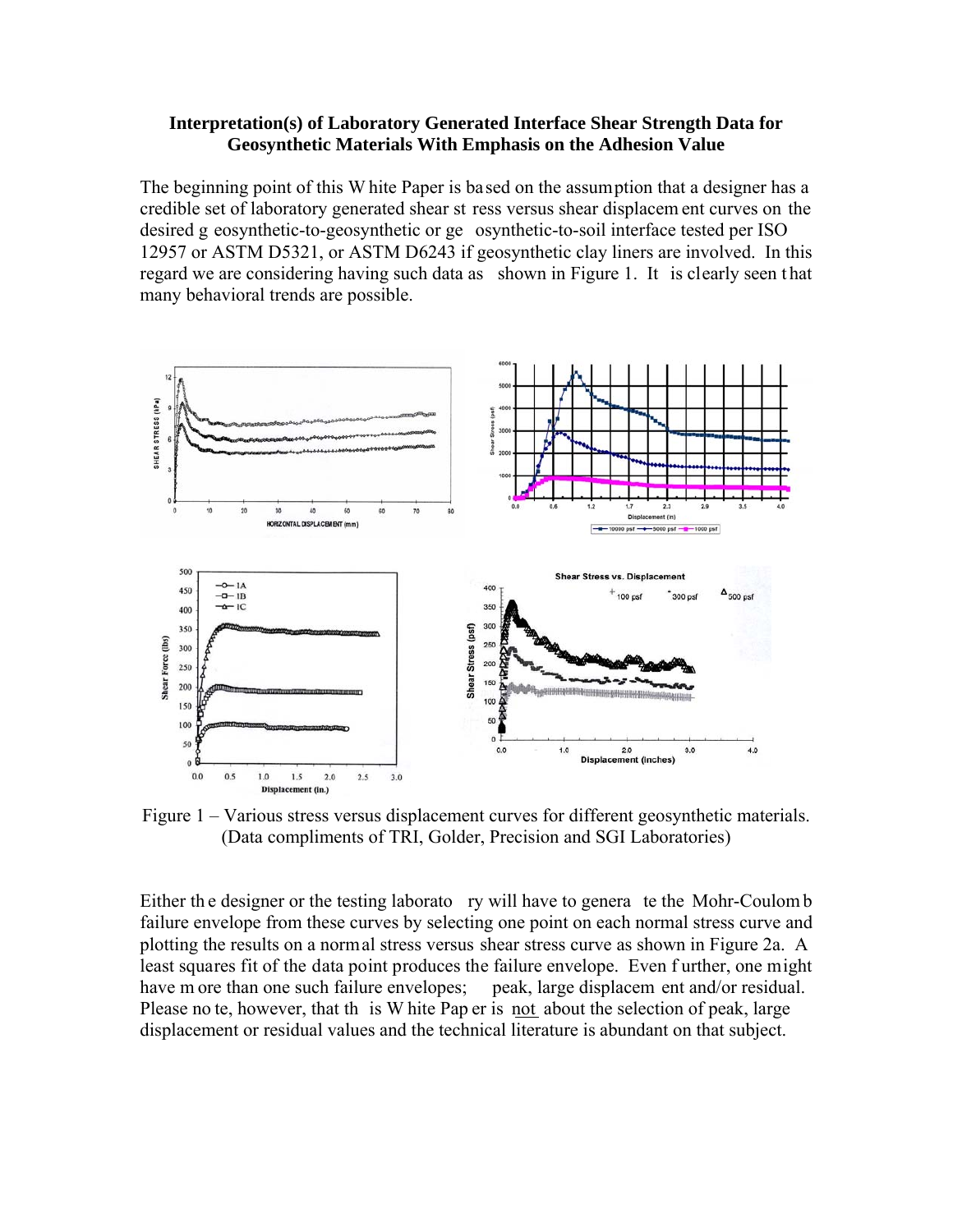

Figure 2a – Three point laboratory data leading to the drawing of a failure envelope and subsequent measurement of friction angle and shear strength intercept (or adhesion) values.

At any rate, to begin the presen t discussion on the in terpretation of the selected failure envelope, the designer is confr onted with something like that shown Figure 2a. Here the data points are clearly identified and the failu re envelope is usually generated by a least squares fitting procedure. The dashed exte nsion to the y-axis is of ten the gen eral assumption particularly for low norm al stresses as indicated. Note that there are indeed exceptions to this situation such as curved f ailure envelopes within the norm al stres s range tested, or zero no rmal stress tests. They are spe cial cases and w ill be discussed later.

#### Interpretation  $#1$  – Use of full "c<sub>a</sub>" and full " $\delta$ " values

Assuming that the previous failure envelope is based on credible laboratory procedures, properly simulated insofar as representative samples, norm al stress selection, m oisture conditions, strain rate, etc., our recommende d approach is to use the shear strength parameters directly in your slope stability analysis and, if found to be adequate, for your materials specification criteria as well. Fo r landfill cover veneer stability problems all GSI Members and Associate Members should have our spread sheet calculation program which is ex tremely easy to use. Fo r others, there are m any computer codes availab le. For a hypothetical veneer slope stability example using the two shear strength parameters  $(c_a$  and  $\delta)$  from Figure 2a, the input information is as follows: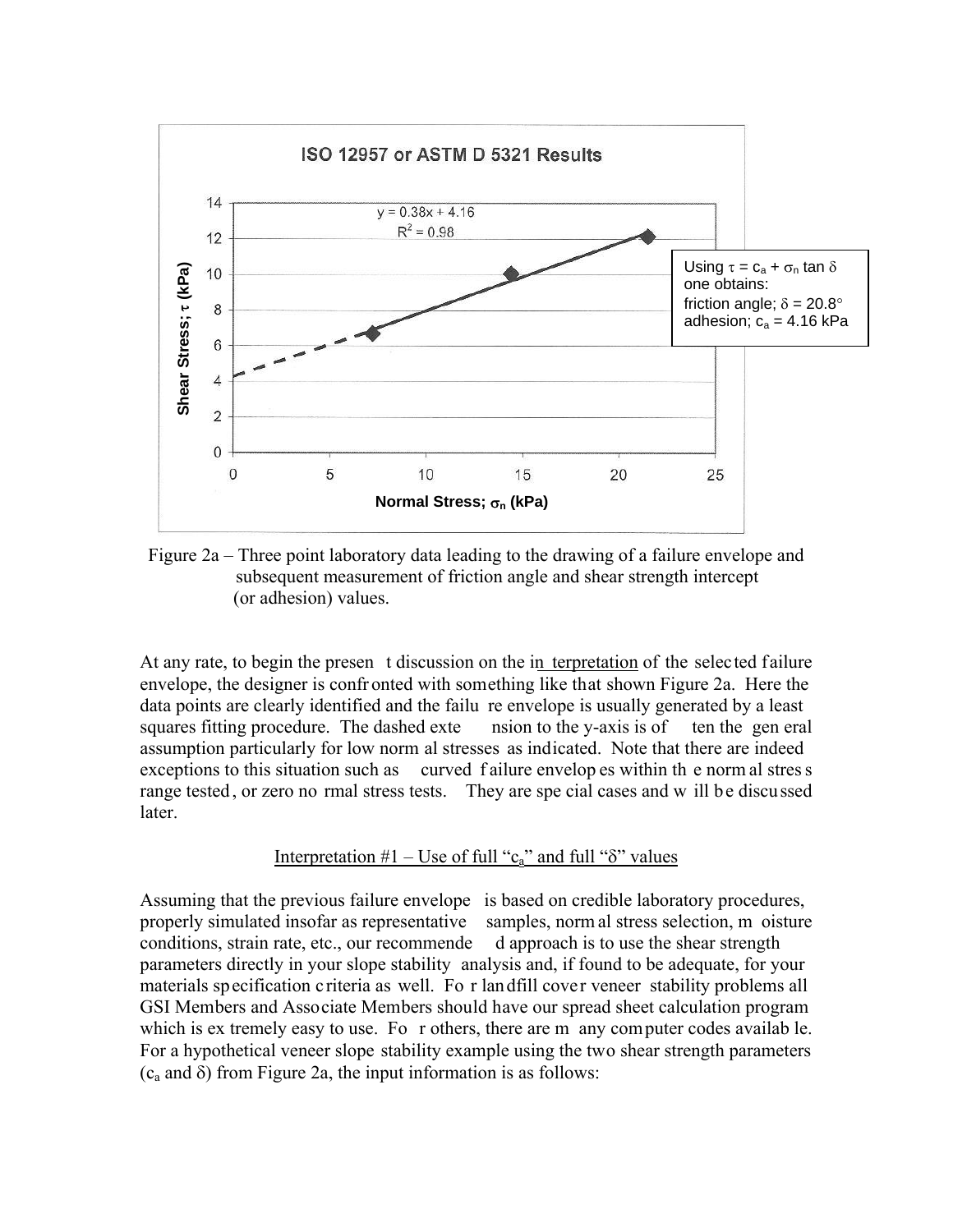- cover soil thickness  $h = 0.3$  m
- slope angle  $\beta = 18.4^{\circ}$  (3-to-1)
- length of slope  $L = 30.0$  m
- unit weight of cover soil  $\gamma = 18.0 \text{ kN/m}^3$
- friction angle of cover soil  $\phi = 30.0$  deg
- cohesion of cover soil  $c = 0.0$  kN/m<sup>2</sup>
- friction angle of interface  $\delta = 20.8$  deg
- adhesion of interface  $c_a = 4.16$  kPa (= 87 psf)

By using the program just mentioned or similar procedure, the resu lting slope factor-ofsafety value is;  $FS = 3.62$ . This is a relatively high value and would generally be considered quite conservativ e. One point worth m entioning, however, is the strong influence of the adhesion value on factor-of-safety. To illustrate this, we now vary the  $c_{a}$ value between zero and ten wh ile holding everything else th e sam e. This procedure results in the following table; clearly illus trating the sens itivity of the FS-value to this particular parameter.

| Adhesion; "c <sub>a</sub> " |           | Resulting |
|-----------------------------|-----------|-----------|
| kPa                         | $1b/ft^2$ | FS-value  |
|                             |           | 1.18      |
|                             | 42        | 2.35      |
|                             | 84        | 3.53      |
|                             | 125       | 4.70      |
|                             | 167       | 5.80      |
|                             | 209       | 7.05      |

Presented now is the heart of this White Paper concerning the *issue of how reliable is this laboratory generated ca-value?* T he ultimate decision is yours as the designer, but our opinions on different geosynthetic materials and related interfaces are as follows:

- (a) For textured geom embranes against geotex tiles or so il, th e asper ities (be th ey manufactured as structured, blown film , or impinged) are on the m aterial giving rise to the high adhesion values, so we recomm end using the adhesion value accordingly. Only by c ontinuously rubbing the surfaces against one ano ther can asperity reorientation occur and we feel this is an artifact of aggressive laboratory testing as has been done (and reported) using the ring shear testing device in particular. Alternatively, c oncern has been expressed wh en testing at very high normal stresses. The thought in both instan ces is that if you eliminate adhesion from textured geomembranes you are e ssentially assuming smooth geomembrane sheet. This is a designer's prerogative, but be prepared to have very gentle slopes in so doing.
- (b) For smooth geomembranes against other geosynthetics or soil, a small adhesion is often observed. This is pa rticularly the c ase for LLDPE, fPP, EPDM, and PVC. Each of these geom embranes are less hard than HDPE, and thus an indentation can be visualized (particularly dealing with soil) which is clearly a function of the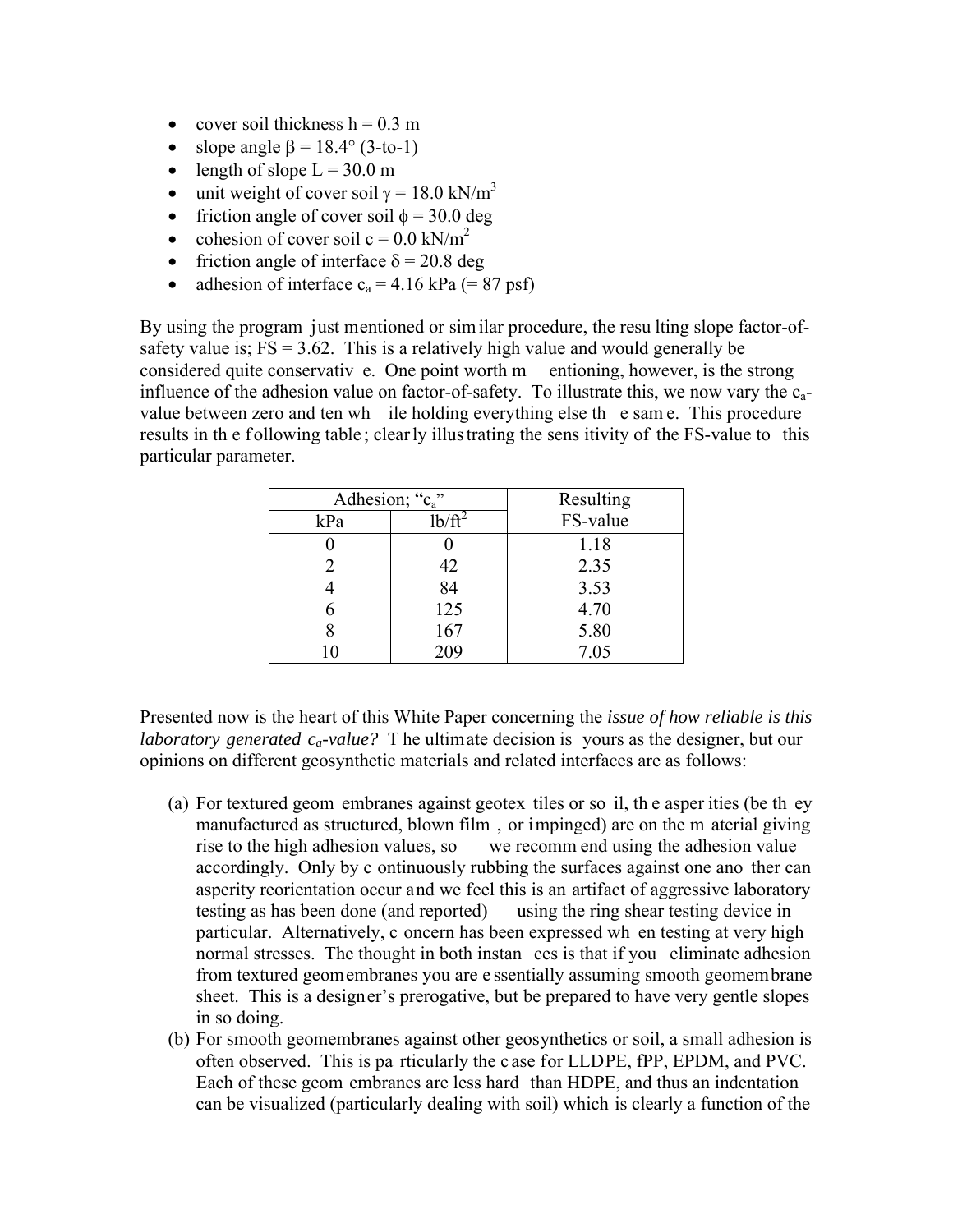applied normal stress. Assum ing that th e appropriate norm al stresses were used in the direct shear test, we feel that one is generally justified in its use.

- (c) For geotextiles therm ally bonded to geonets or other type s of drainage cores, we feel that the full value of adhesion shoul d be used. Most of these geocomposites can barely be "delaminated" in the conducting of the test and we have never heard of a field delam ination problem from a properly m anufactured geocomposite interface in this regard.
- (d) For the internal shear strength of reinforced GCLs, the fibers would have to pullout or break (or both) for a loss of a dhesion. While you can force this to happen in the lab, we have no eviden ce o f this oc curring in the f ield. Tes t results invariably show high adhesion values. Furt hermore, longevity (durability) of the fibers in a hydrated bentonite atm osphere promises 100-year lifetim e, or longer. We have a creep-related paper in this re gard. Thus, we see no reason not to use the laboratory generated value of adhesion for reinforced GCLs m anufactured by either needlepunching or stitching. Of c ourse, the upper an d lower in terfaces of the GCLs must be independently evaluated.
- (e) For certain geosynthetic-to-soil interfaces, the in terface shear behavior may force the failure plane into the soil. This results in the identification of the soil's shear strength and if there is a shear strength intercept it is a cohesion value and can be used accordingly.

Thus, if adhesion from short- term testing is in dicated by the failure envelope and the long-term perm anence of the physical or m echanical m echanism giving rise to this adhesion is logica l to an ticipate, its use in a stability analysis and subsequent m aterial's specification is felt to be generally justified.

### Interpretation  $#2$  – Use of zero "c<sub>a</sub>" and full " $\delta$ " value

For the situation where an adhesion is indi cated by the failure envelope and you as the designer feel that its long-term existence is not justified, the most conservative approach you can take is to sim ply translate the entire failure envelope in a parallel m anner down by the amount of adhesion indicated on the original data-generated graph; see Figure 2b.

The effect of this very conservative approach on the FS-value of the sl ope is substantial. The shear strength is now represented by a friction angle alone and the site-specific result will be very flat slopes. For example, the 3-to-1 slope in the hypothetical example given previously with an adhesion of zero, now ha s a  $FS = 1.18$  using this approach. For the interfaces mentioned previously, we do not recommend this approach.

Alternatively, one could also decrease the adhe sion slightly, but not entirely. That said, we really don't know how to comment on this type of "compromise" situation?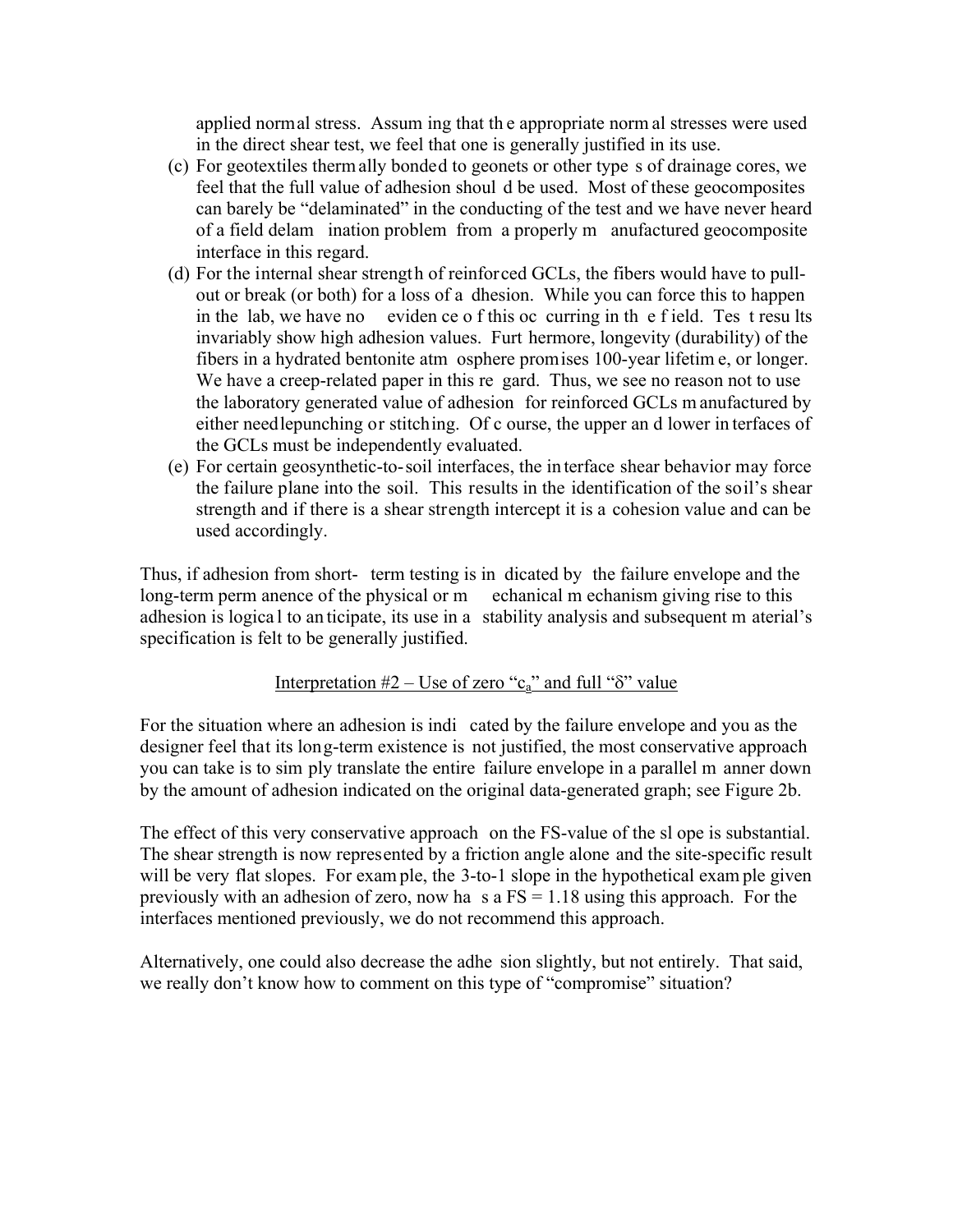

Figure 2b – Parallel translation downward of the entire laboratory generated failure envelope by an amount equal to the y-axis intercept, i.e., the adhesion.

### Interpretation  $#3 - Use$  of zero "c<sub>a</sub>" at zero normal stress only

A hybrid interpretation som ewhere between the interpretations just presented is sometimes suggested, but its logic is som ewhat difficult to fathom . In essence, the adhesion is lost only at zero norm al stress bu t not at higher norm al stresses. Thus, the failure envelope is forced through the origin but thereafter it is based on a least squares fit of the laboratory tested points as they were gen erated. Fig ure 3 illus trates the situ ation where the resulting friction angle is seen to be 32.2°. For our hypothetical exam ple, this results in  $FS = 1.93$ . Alternatively, and equa lly difficult to fathom, is when onl y one laboratory point is generated and the failure e nvelope is forced through it and the origin. Both approaches are the least conservative of those mentioned in this White Paper giving rise to a rotation of the failure envelope and the highest friction angle possible. The angle resulting from this practice has been vari ously called "secant friction angle", "sec ant angle", or "modulus angle". Of the group, seca nt angle is probably the best description for this interpretation since it shouldn't be confused with the Mohr-Coulom b friction angle, and modulus brings with it completely other test procedures like tension testing.

We generally do not recomm end such approaches for the reason that adhesion should be an intrinsic property of the interface involved and not be arbitrarily eliminated or used on the basis of a particular normal stress, or stresses. (That stated, if the interface is tested at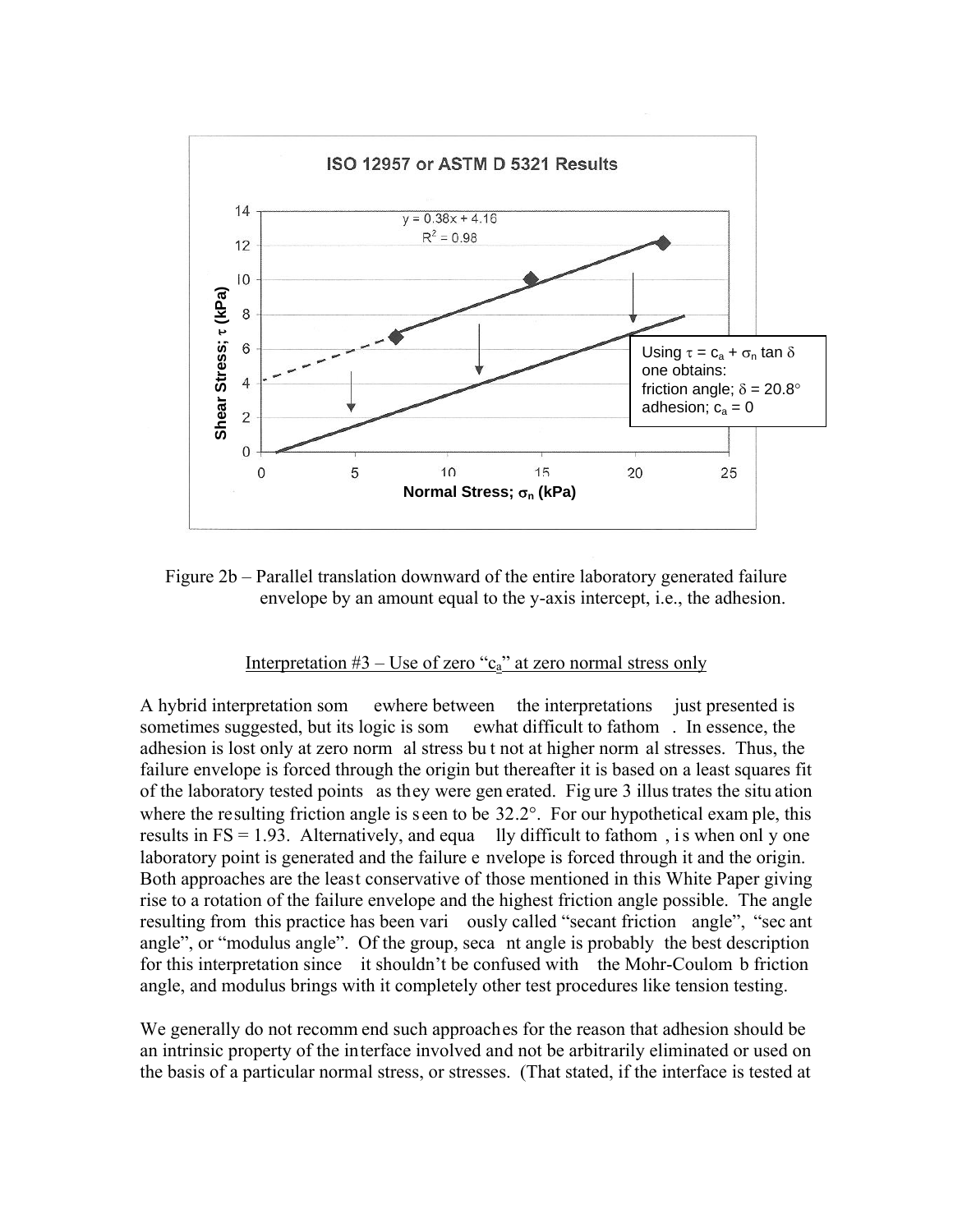zero normal stress and found to have zero adhesi on, the origin is a va lid point and should then be used accordingly).



Figure 3 – Elimination of adhesion at zero normal stress but not at any of the three laboratory measured data points.

#### Interpretation #4 – Use of the total shear strength at a particular normal stress

A very straightforward appro ach to a sp ecification v alue is to requ ire a certain s hear strength value at a particular norm al stre ss. This is par ticularly the cas e if the f ailure envelope is curved as mentioned previously. In so doing, a specifier is requiring a single point to be taken from the failure envelope which is targeted at the expected field normal stress. Figure 4 suggests that if the field nor mal stress is 17.2 kPa it results in a required shear strength of 10.7 kPa, or greater. The sh ear strength value is thereby reflective of both a frictional component and adhesion, neither of which are specifically identified.

In so doing one avoids specifying individual "c  $a$ " and "  $\delta$ " values an d m uch of the previous discussion is altoge ther avoided. The m ethod can be extended to give two, or more, values of shear strength (or even the eq uation of the failure envelope) at different normal stresses in the form of a "required" table.

This approach has been used by a select few designers but is far fr om common practice. There is nothing of a fundamental nature which says it cannot be done and it would avoid some of the other complications inherent with different approaches.